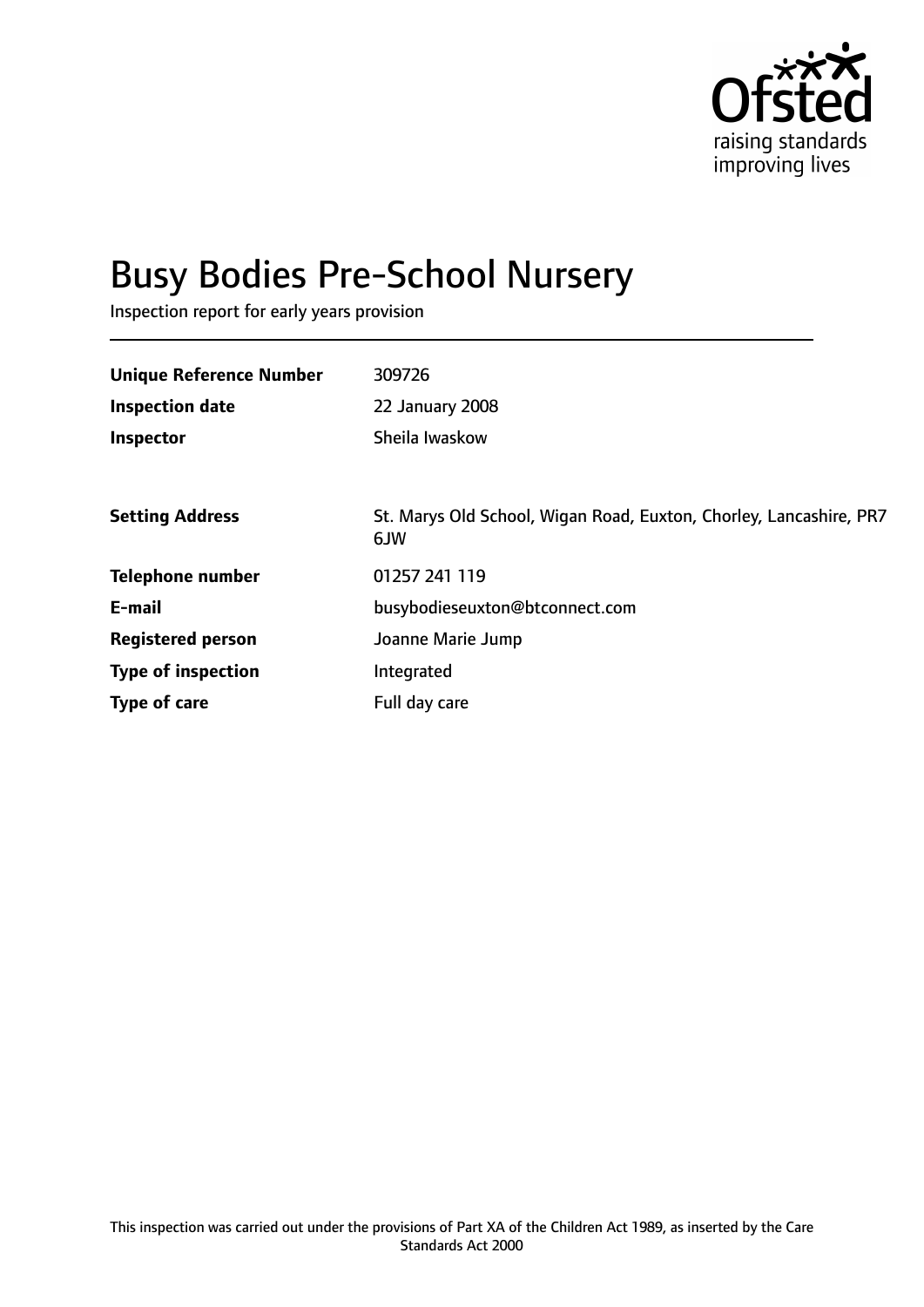### **ABOUT THIS INSPECTION**

The purpose of this inspection is to assure government, parents and the public of the quality of childcare and, if applicable, of nursery education. The inspection was carried out under Part XA Children Act 1989 as introduced by the Care Standards Act 2000 and, where nursery education is provided, under Schedule 26 of the School Standards and Framework Act 1998.

This report details the main strengths and any areas for improvement identified during the inspection. The judgements included in the report are made in relation to the outcomes for children set out in the Children Act 2004; the National Standards for under 8s day care and childminding; and, where nursery education is provided, the *Curriculum guidance for the foundation stage.*

The report includes information on any complaints about the childcare provision which Ofsted has received since the last inspection or registration or 1 April 2004 whichever is the later.

## **The key inspection judgements and what they mean**

*Outstanding: this aspect of the provision is of exceptionally high quality Good: this aspect of the provision is strong Satisfactory: this aspect of the provision is sound Inadequate: this aspect of the provision is not good enough*

For more information about early years inspections, please see the booklet *Are you ready for your inspection?* which is available from Ofsted's website: *www.ofsted.gov.uk.*

## **THE QUALITY AND STANDARDS OF THE CARE AND NURSERY EDUCATION**

On the basis of the evidence collected on this inspection:

The quality and standards of the care are good. The registered person meets the National Standards for under 8s day care and childminding.

The quality and standards of the nursery education are good.

#### **WHAT SORT OF SETTING IS IT?**

Busy Bodies Nursery was registered in 1998 and is privately owned. The setting is situated on the main road into the village of Euxton, near Chorley and serves children who live in the local area.

The setting is a single story detached old school and is located in the grounds of the local church. Children attending have accessto five play rooms. There is a fully enclosed are available for outdoor play.

The setting is open five days a week Monday to Friday, all year round excluding Christmas, Bank Holidays and a last full week in August. Opening hours are between 08.00 until 18.00 hours. There are currently 96 children on roll who attend on a variety of placements; of these 34 receive funding for nursery education. The setting supports children with learning difficulties and disabilities.

There are currently 14 staff who work directly with the children and all are appropriately qualified. The setting receives support from Sure Start and has been accredited with stage one of the Quality Award from Lancashire County Council.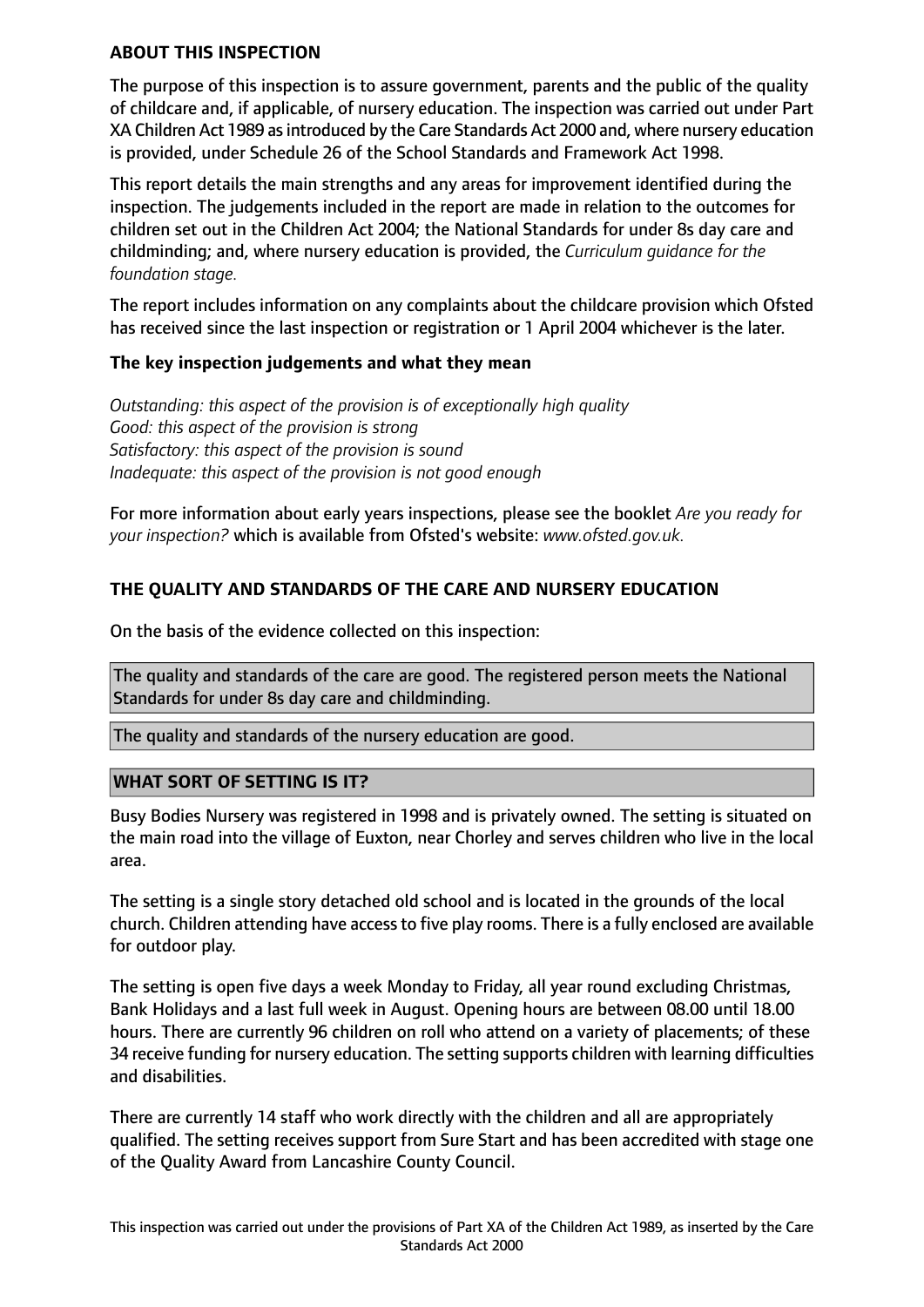## **Helping children to be healthy**

The provision is good.

Children benefit from a wide variety of nutritious home cooked meals to promote their growth and development. Meals are balanced to meet children's dietary requirements, and food is prepared by the nursery cook using fresh ingredients. Menus are planned on a three weekly cycle and include choices of main courses and deserts. Particularly noteworthy is the way in which menus are displayed within the nursery; photographs of all meals and snacks available are displayed on a daily basis. Menus for the following week are also sent home, allowing children, in consultation with their parents, to choose in the comfort of their own home what they would like to eat. Meal times are relaxed social occasions where children sit together and chat. However, children are not provided with plates when having their snack. Children aged three to five years are independently able to access their own drinks from water dispensers located in the play rooms. Children under two years of age are offered drinks at frequent intervals throughout the day.

Positive steps are taken to promote children's good health. For example, good standards of cleanliness are maintained across the nursery. There are clear procedures in place for changing nappies, and toys are cleaned on a regular basis. Babies bottles are kept in named baskets in the fridge and dummies are stored hygienically. Children follow established routines of washing their hands before eating and after toileting. The use of paper towels for hand drying prevents the risk of cross infection. Children are made aware of the importance of washing hands to prevent the spread of germs, and some reminders in visual and written format are available in the bathroom areas. A clear policy regarding the care of children who become unwell is in place, and a first aid box is within easy reach of all the play rooms to enable staff to tend to children's needs quickly. All staff are qualified in first aid and accidents are recorded correctly. Children who have had an accident are treated with great sensitivity by staff.

Self help skills are fostered from a young age. For example, young children are provided with appropriate cutlery so that they can feed themselves, are encouraged to turn off taps and tidy toys away. Comfortable furnishings, such as cots, bean bags and cushions are provided for children's relaxation to ensure their well being. Sleeping children are carefully monitored and individual routines are recognised and met. Babies are held closely whilst being fed and eye contact maintained.

A good range of play materials are available to support children's physical development. Children develop self-confidence in their physical skills as they negotiate the climbing frame, balance on stilts and crawl through the tunnel. Dance and movement sessions are popular with the children, allowing them to learn about positioning their bodies in open spaces. Small tools, such as scissors, glue sticks and paint brushes are used by children with increasing control.

## **Protecting children from harm or neglect and helping them stay safe**

The provision is good.

Children are cared for in bright and stimulating surroundings. Lots of effort has been put in to making the nursery aesthetically pleasing. Vibrant displays of art work, posters and photographs of children at play create a purposeful learning environment, and give children a strong sense of belonging within the setting. All playrooms are well lit and kept at an adequate temperature to ensure children's comfort. The nursery benefits from good onsite facilities including separate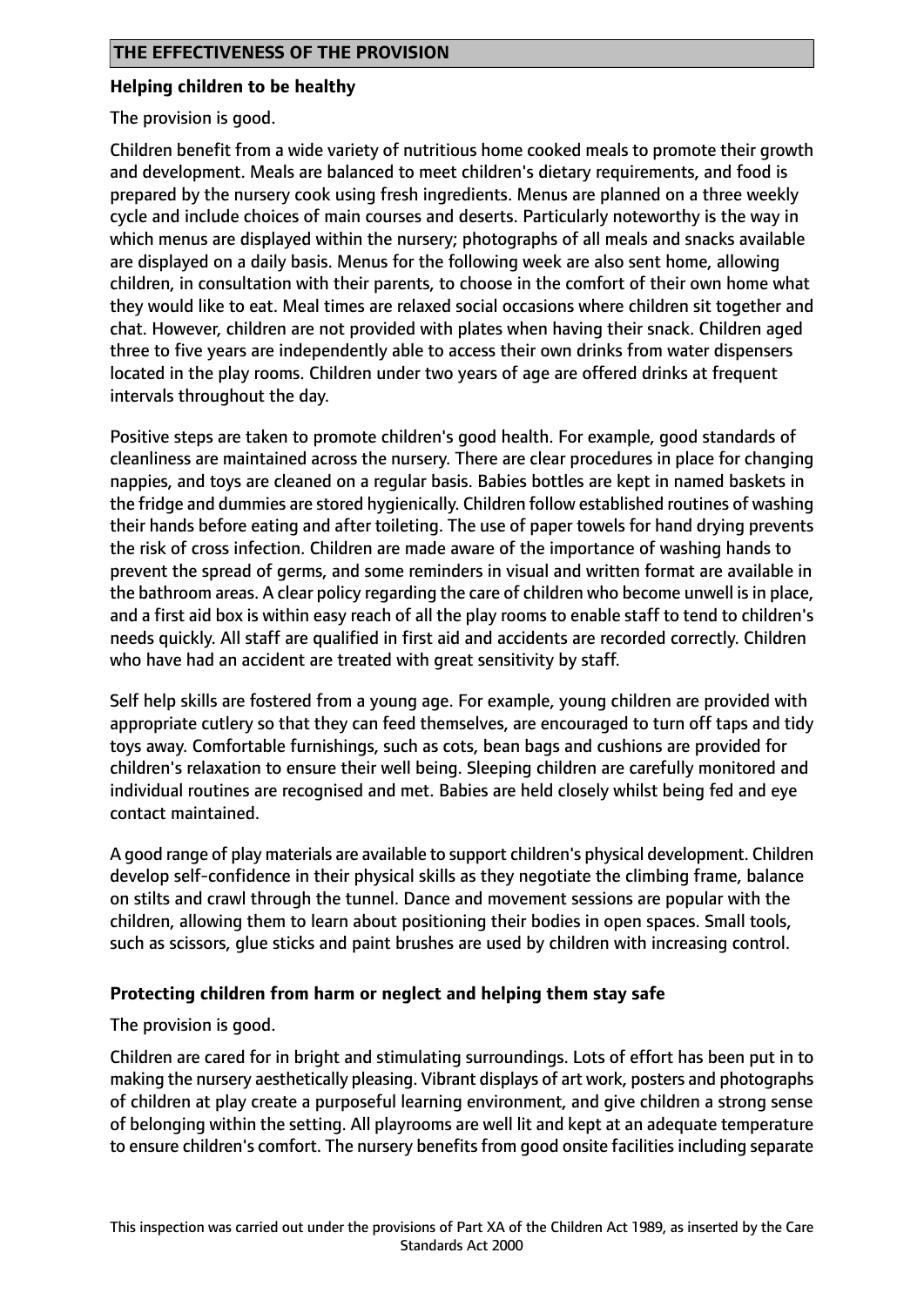kitchen, staff room, and office. A wide range of developmentally appropriate resources are available to support all areas of children's learning. They are organised for easy access, allowing children to make informed decisions about their play. Children enjoy selecting toys which appeal to their interests.

Close attention is paid to safety. Children's safety is promoted through regular risk assessments. Entrance to the premises are secure. Parents and visitors are personally greeted at the door and an accurate record of visitors is maintained. Playrooms each have telephones to allow staff to communicate with others without leaving the room. This ensures that children are well supervised at all times. Detailed risk assessments are in place for all areas of the nursery and are carried out prior to outings. Written polices are in place for lost or uncollected children.

A detailed safeguarding children policy is in place and includes procedures to be followed if an allegation is made against a member of staff. All relevant telephone numbers are easily accessible. Staff have a good awareness of the indicators of abuse and a sound understanding of who to contact if they have concerns. Procedures are in place to record incoming injuries and a trained member of staff is in place to coordinate this area of children's care.

## **Helping children achieve well and enjoy what they do**

The provision is good.

Children happily enter the nursery in the morning and confidently separate from their parents and carers. They are happy, secure and have good levels of self-esteem. Staff interact very well and share warm relationships with the children. They take the time to support them during their play and extend their learning experiences through questioning.

Younger children have accessto an exciting range of activities which they clearly enjoy. Heuristic play is very well promoted within the setting. Treasure baskets are used effectively to provide opportunities for children to explore different textures. Pressing buttons on electronic toys allows children to listen to music and observe flashing lights. Young children are able to concentrate for sustained periods of time as they build models, make a meal or do some ironing in the home corner.

Children enjoy completing puzzles, playing with small world toys and making marks with paint. Reading is a popular activity and children thoroughly enjoy having a story read to them. Singing songs and talking together at circle time successfully develops children's communication, vocabulary and understanding. A wide range of creative opportunities, using a variety of media are available for children to enjoy. Children gain a sense of self as they look at themselves in low level mirrors and a good variety of musical instruments are available to motivate children to make sounds.

Staff make good use of the 'Birth to three matters' framework and children's progressisregularly monitored and assessed. Information on the curriculum delivered to younger children is clearly displayed, and available in writing as a source of information for parents.

## Nursery Education:

The quality of teaching and learning is good. Children make good progress towards the early learning goals. Staff have a secure knowledge and understanding of the Foundation Stage, which enables them to support and promote children's learning effectively. A detailed knowledge of children's individual capabilities through carrying out regular observations helps them to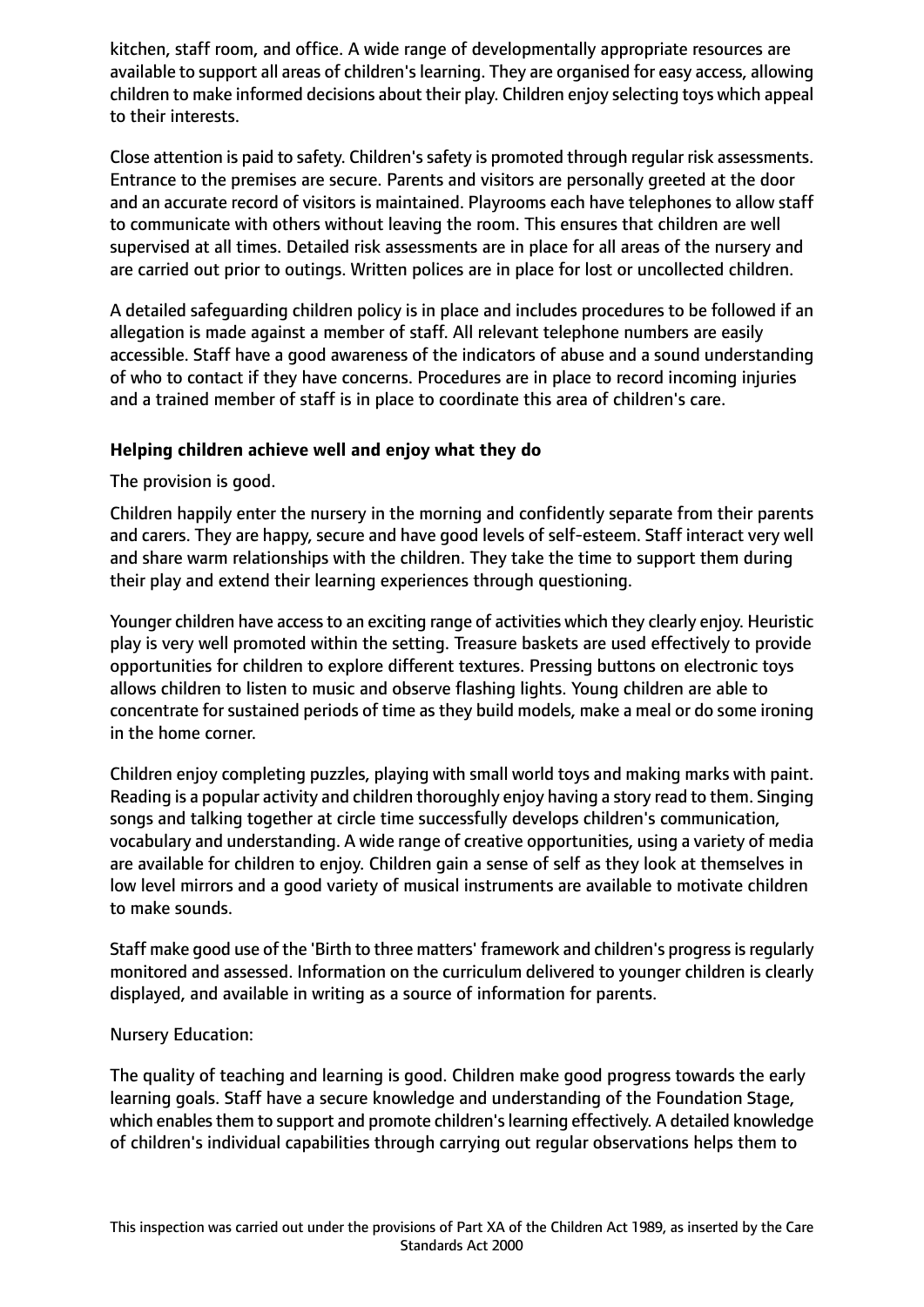plan successfully to promote children's development. Activities provided are varied, stimulating and encompass all six areas of learning. However, planning is based on topics and does not necessarily reflect the interests of the children. Children experience a variety of teaching styles, which has a positive effect on their learning. Staff make very good use of questioning to develop children's thinking skills. For example, during a discussion staff ask children to name a fruit that looks like a lemon, but is green. Areas of continuous provision indoors are well defined, allowing children to actively engage in independent learning.

Children are confident, fluent speakers and excellent listeners. Without hesitation they give an account of a recent birthday party, and a detailed explanation of how they would draw a rainbow. They make visitors to the setting feel very welcome and politely say 'excuse me' to the inspector when they want to get passed. Children are familiar with the nursery routine and spontaneously start to tidy resources away when the music starts to play. Firm friendships are being formed, as children happily play along side one another and respectfully listen to others. A love of books is fostered at the pre-school, and story time is used purposefully to make connections with other areas of learning. Regular visits to the library help children understand the importance of reading. Children have opportunities to recognise their name as they self-register at the beginning of the day, and look for their peg to hang their coats. Mark making materials are freely available around the preschool and examples of children's emergent hand writing are displayed. Making an appointment in a diary and writing and a list of things to do help children understand about writing for a purpose. Children happily communicate their feelings and express their opinions.

Children are developing a good understanding of mathematical concepts as they are fully incorporated into everyday activities. They recognise numbers around the environment, and know that only a certain number of children are allowed in each of the different play area. At circle time they calculate how many children are present and decide whether there are more boys than girls. Good emphasis is placed on colour recognition and children identify the shapes that are displayed around the room. Filling and emptying buckets in the water and sand help to develop children's awareness of capacity. The use of mathematical language is well promoted as children play.

Close links are established with the local community. Representatives from the fire service come into the setting to talk to the children about keeping themselves safe. Good procedures are in place to ensure the smooth transition for children from the nursery to the reception classes of schools in the local area. Children use the computer competently and a range of programmes are available to support their learning. Recalling past events helps children develop the concept of time. Children are learning about living things and growth through going on nature walks, planting seeds and watching them grow. Planned activities help children observe changes that occur, for example, children show interest as they watch ice melt.

Children engage in meaningful role play to help them develop real life experiences. The imaginative play area is changed frequently to reflect the current topic. Creative opportunities available are innovate and well thought out. For example, children mix washing powder with water, make snow men and dress them using a variety of objects; for example a button is used as a hat. Children also enjoy enacting stories, such as a Christmas production entitled 'Email Jesus at Christmas'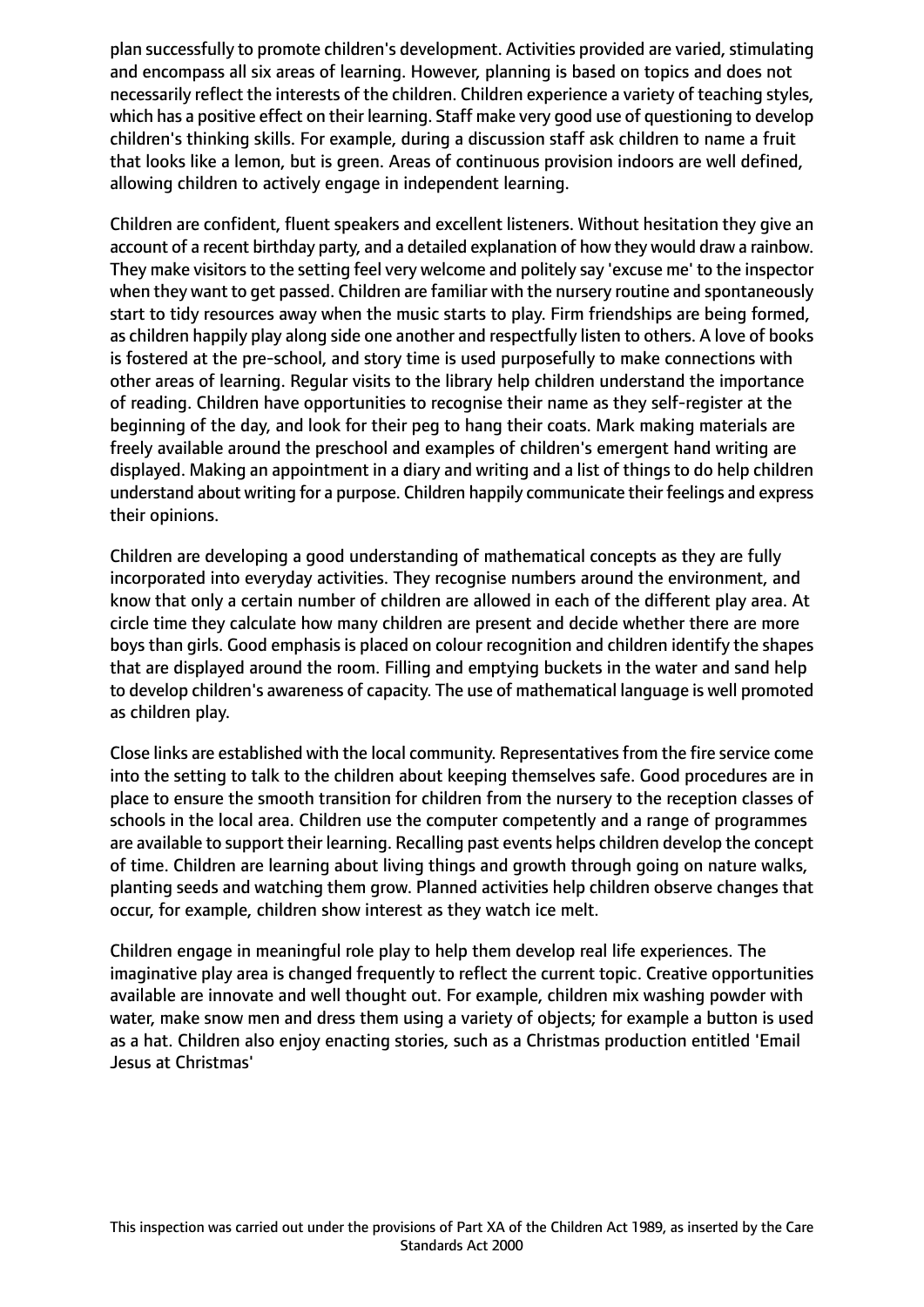## **Helping children make a positive contribution**

The provision is good.

Children enjoy each other's company as they play harmoniously in the happy atmosphere of the nursery. Every child is valued as an individual, and the ethos of mutual respect and support between staff is reflected in the positive interactions in all areas of the nursery. Birthdays are acknowledged, which helps children feel special. Children are allowed to bring in their favourite toys to help them feel at home within the setting. Cultural diversity is very well promoted. Opportunities to celebrate festivals, such as Chinese New Year and Divali, to taste food from other countries and access a good range of resources that reflect equality of opportunity, allow children to appreciate the diversity of the world in which they live. Themed days also give children an appreciation of what it is like to live in Turkey and Spain. The nursery also takes part in fund raising activities to support charities. This helps children develop a caring attitude towards others. Children with learning difficulties and disabilities are welcomed into a sharing and inclusive environment. The setting recognises the importance of working closely with parents and other professionals to ensure the best possible care is offered. Children's spiritual, moral, social and cultural development is fostered.

Children are delightful and well behaved. They cooperate well and happily play alongside each other. Children are fully occupied and stimulated, which prevents them from getting board. Staff act as positive role models, and treat all children with care and respect. Good use of praise from staff to promote positive behaviour. Children also respond well to stickers and certificate they receive in recognition of their achievements.

The partnership with parents and carers is good. An open and friendly approach helps parents feel welcome and contributes to establishing trusting relationships. A gradual admission procedures ensure that new children feel happy and secure within the environment of the nursery. Written and verbal feedback at the end of the day keeps parents fully informed about all aspects of their children's care, and how they have spent their day. Good quality information is available about the service on offer so that parents are fully aware about the care practices, policies and procedures. Photographs of the staff are clearly displayed and a good key worker system is in place. Parents receive frequent written reports throughout the year informing then of their children's progress with regards to the 'Birth to three matters' framework, and the Foundation Stage Curriculum. Parents are welcome to view their child's records at any time, and are invited to have formal discussion with staff regarding their children's progress and attainment. Regular newsletters and a notice board keep them fully informed about what is happening within the setting and about any forthcoming events. Questionnaires allows parents to freely express their views and offer their suggestions. Parents are also invited to attend social events at the nursery. However, the planning of activities for children in receipt of nursery education are not clearly displayed and opportunities for parents to support pre-school children's learning at home are not yet fully developed. Parent have the highest regard for the service provided and the care afforded to their children.

# **Organisation**

The organisation is satisfactory.

Leadership and management are good. The owner/manager is actively involved in the provision and has a clear vision of how she wants the nursery to develop. She works closely with staff, who are clear about their roles and responsibilities in the delivery of the curriculum. High priority is given to staff training and development, and effective systems are in place to monitor and evaluate the quality of the nursery education provided. Through continual self-evaluation,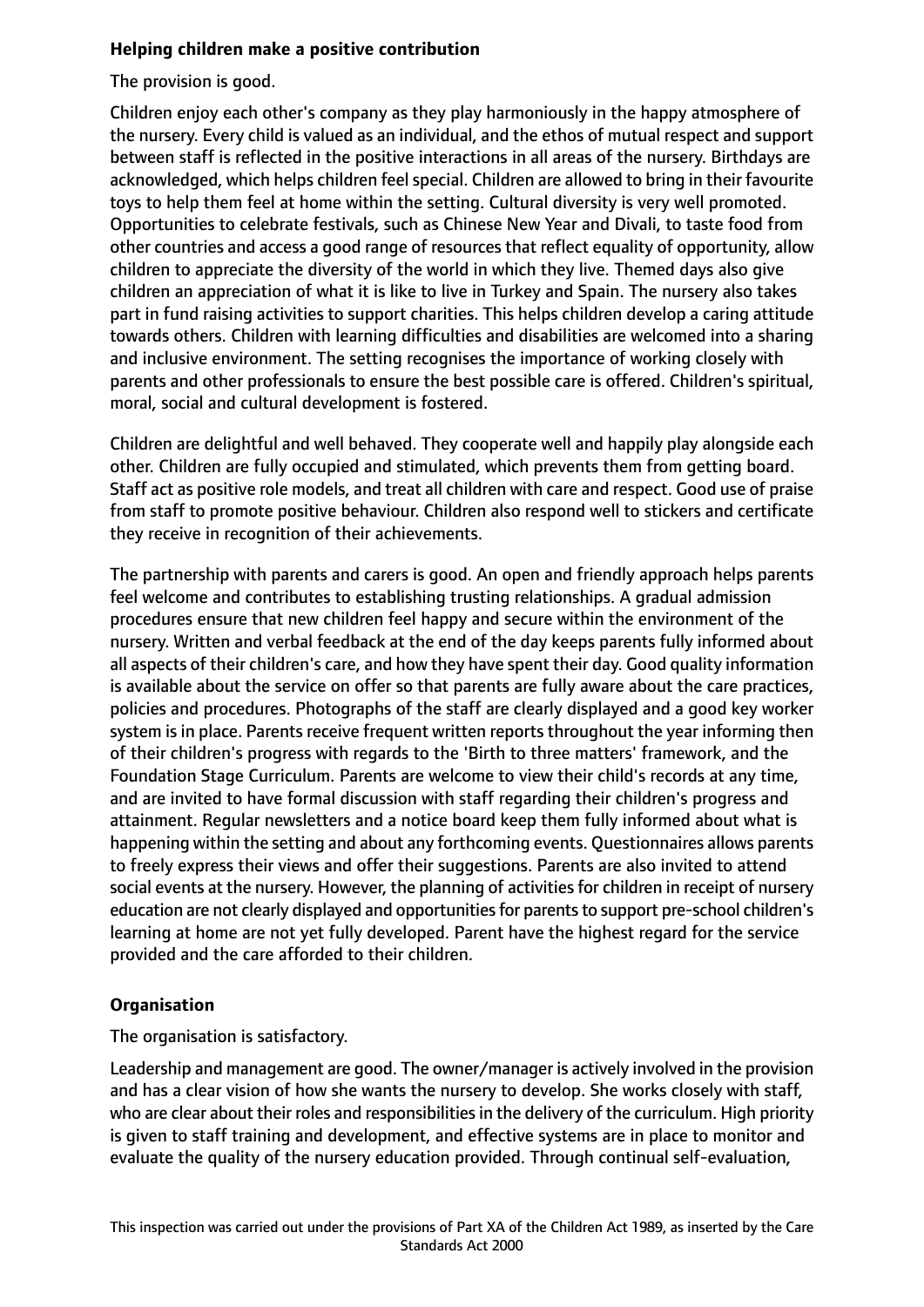areas for improvement are identified and addressed, ensuring that the quality of education provided is of a high standard.

Clear systems are in place for the recruitment and induction of staff. However, procedures to monitor their ongoing suitability to work with children are not yet fully developed to meet the requirements of the National Standards. Children receive lots of attention as staffing levels are well organised. Staff feel valued, are consistent and work well as a team, clearly enjoying what they do. Contingency arrangements are in place to cover any unexpected staff absences.

Children are grouped according to their age and stage of development, and they move around their immediate environment with ease and confidence. The registration certificate is clearly displayed keeping parents fully aware of the conditions under which the nursery operates.

A good range of polices and procedures form an effective operational plan and contribute to the smooth running of the nursery. However, an omission has been identified; the complaints procedures does not contain the correct telephone number for Ofsted. All documentation relating to the care of the children and stored secure to respect confidentiality.

Overall, the provision meets the needs of the range of the children for whom it provides.

## **Improvements since the last inspection**

At the last care and nursery education inspections recommendations were made regarding fire drills, the safety of the area used by the school age children and the development of the outdoor play area. Progress has been made. Fire drills are now carried out on a regular basis and logged. The door to the area used by the school age children is now secure. These improvements provide a safer environment for children. At the time of thisinspection the outdoor play area is currently being refurbished, and photographs of how this area will look are displayed within the nursery. The work started in November 2007 and is due for completion shortly.

## **Complaints since the last inspection**

Since the last inspection there have been no complaints made to Ofsted that required the provider or Ofsted to take any action in order to meet the National Standards.

The provider is required to keep a record of complaints made by parents, which they can see on request. The complaints record may contain complaints other than those made to Ofsted.

# **THE QUALITY AND STANDARDS OF THE CARE AND NURSERY EDUCATION**

On the basis of the evidence collected on this inspection:

The quality and standards of the care are good. The registered person meets the National Standards for under 8s day care and childminding.

The quality and standards of the nursery education are good.